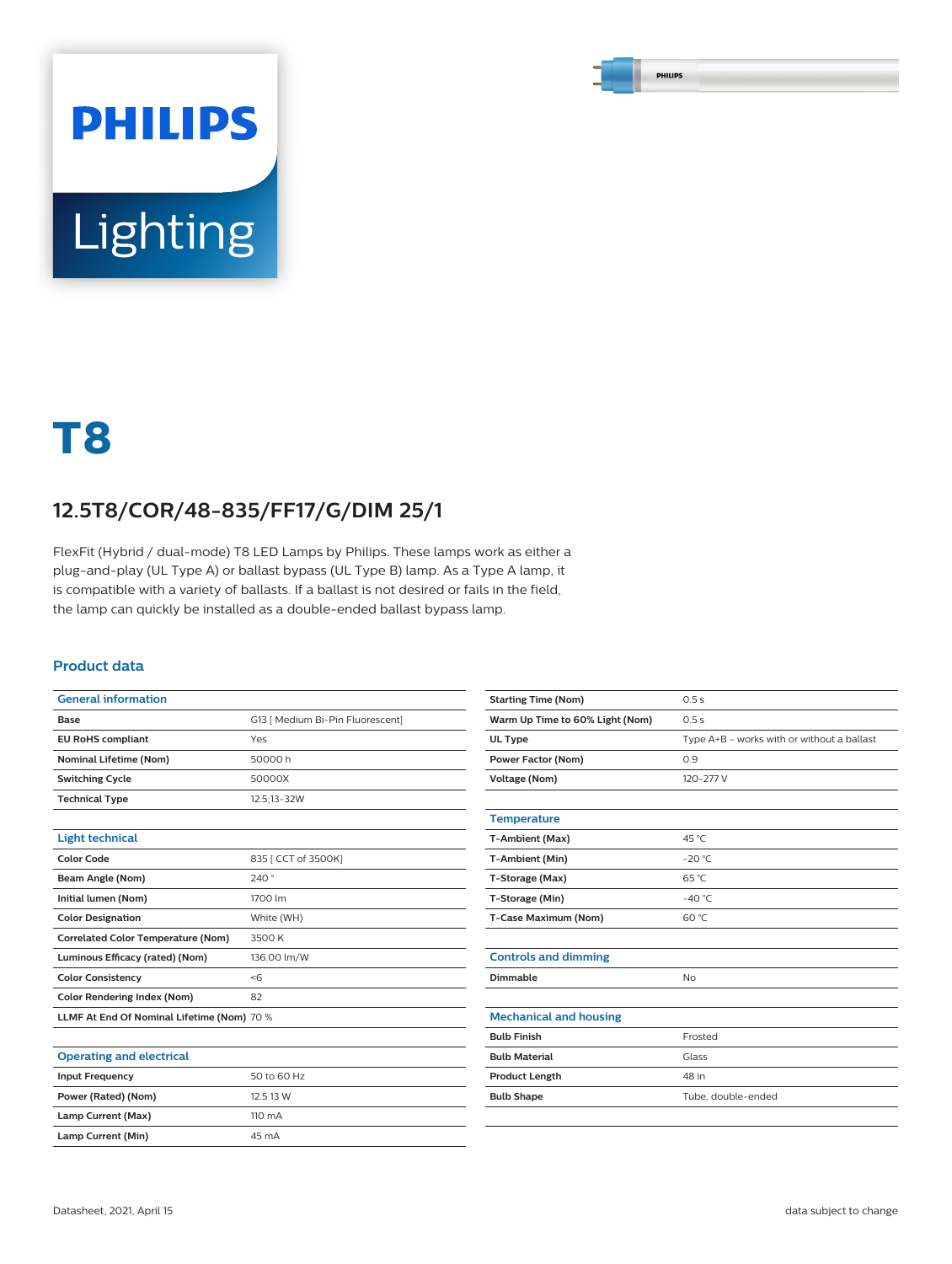| <b>Approval and application</b> |                                    |
|---------------------------------|------------------------------------|
| <b>Energy Saving Product</b>    | Yes                                |
| <b>Approbation Marks</b>        | RoHS compliance UL certificate DLC |
|                                 | compliance                         |
|                                 |                                    |
| <b>Product data</b>             |                                    |
| Order product name              | 12.5T8/COR/48-835/FF17/G/DIM 25/1  |
| <b>EAN/UPC - Product</b>        | 046677560195                       |

| Order code                      | 560193       |
|---------------------------------|--------------|
| Numerator - Quantity Per Pack   |              |
| Numerator - Packs per outer box | 25           |
| Material Nr. (12NC)             | 929002402204 |
| Net Weight (Piece)              | 0.180 kg     |
| <b>Model Number</b>             | 9290024022   |
|                                 |              |

#### **Dimensional drawing**



#### **Product D1 D2 A1 A2 A3** 12.5T8/COR/48-835/ FF17/G/DIM 25/1 25.7 mm 28 mm 1198.2 mm 1205.3 mm 1212.4 mm

#### **Photometric data**





**LEDtube COR 12,5W G13 1700lm 835 LEDtube COR 12,5W G13**

|                                                                                                                                        | General Uniform Lighting<br>1 x TLED 12.5W 3590K 9290014022                                                                                                                                                                                                                                                                                                                                                            |
|----------------------------------------------------------------------------------------------------------------------------------------|------------------------------------------------------------------------------------------------------------------------------------------------------------------------------------------------------------------------------------------------------------------------------------------------------------------------------------------------------------------------------------------------------------------------|
|                                                                                                                                        | 1 x 1900 to:<br>USK-burns<br><b>Custom administration</b>                                                                                                                                                                                                                                                                                                                                                              |
| Pay Honey Away<br>$-1$<br>$\sim$                                                                                                       | z.<br>--<br>20.541<br>$-0.000$<br><b>Service New 14</b><br>$\sim$<br><b>CONTRACTOR</b><br>---<br>-----<br><b>Lentrena Tale</b><br><b><i><u>International Security and Con-</u></i></b>                                                                                                                                                                                                                                 |
| 14<br><br>- 22<br><b>Service property</b><br><b>Scott Exclusive Ave.</b><br>PARKW<br><b>CALL COM</b><br>When we do I feel<br>$\lambda$ | c<br>œ<br>==<br>÷<br>÷<br>c<br>÷<br>::<br>٠<br>an a<br>Ξ<br>c<br>Ξ<br>c<br>٠<br>,,,,<br>-<br>œ<br>Ξ<br>c<br>Ξ<br>٠<br>u s<br>÷<br>٠<br>÷<br>z<br>÷<br><b>122.00</b><br>÷<br>÷<br>Ξ<br>ī<br>Ξ<br>c<br>а<br>٠<br>٠<br>u<br>н<br>÷<br>--<br>==<br>œ<br>Ξ<br>ï<br>s<br>÷<br>ï<br>m<br>$\overline{\phantom{a}}$<br><b>Security</b><br>$\overline{\phantom{a}}$<br>$\mathbf{u}$<br>×<br>$\sim$<br><br>22<br>--<br>$-$<br>--- |

**LEDtube COR 12,5W G13 1700lm 835**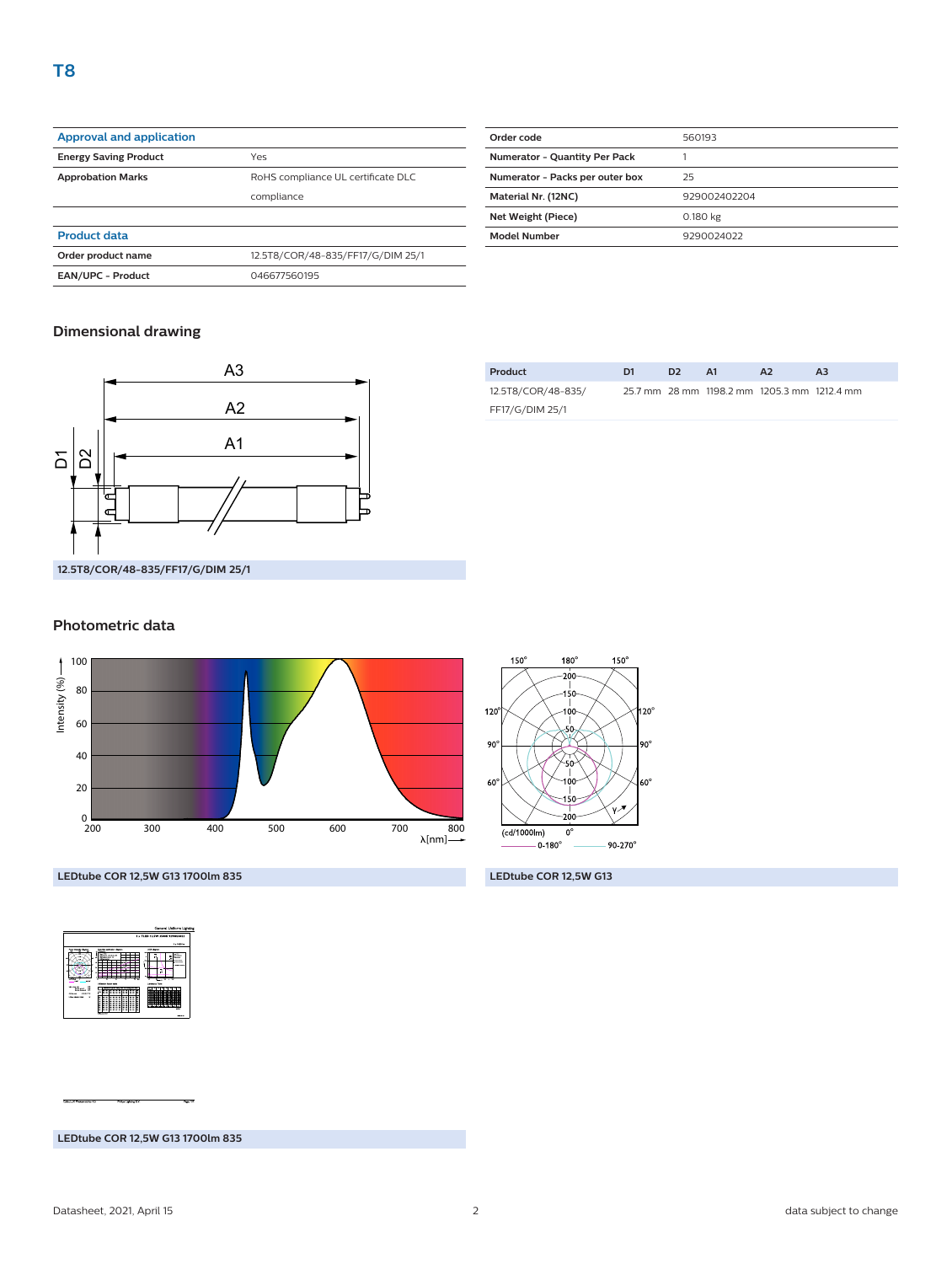#### **Lifetime**





#### **LEDtube 50K-LED**





**LEDtube 12,5W 50K 1 LumenVsTc**



**LEDtube 50K LifetimeVsTc-LED**



#### **LEDtube 50K-LMP**